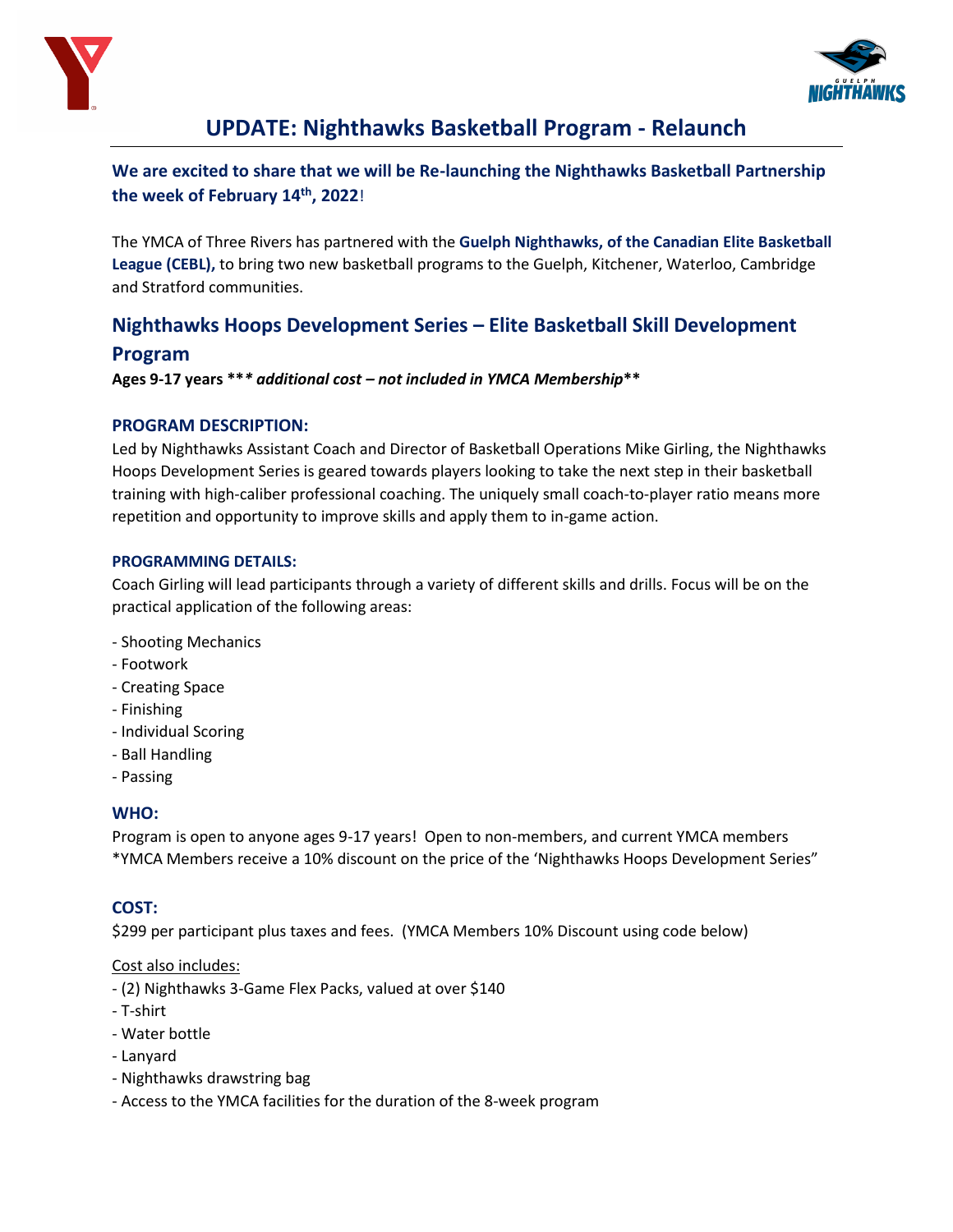#### **WHEN:**

The 8-week program will begin during the week of February  $14<sup>th</sup>$  2022. Sessions are broken down as follows:

#### **Mondays – Guelph YMCA**

## **Start Date: Feb 14th** Nighthawks Hoops Development Series – 9-12 years - 7:45 - 8:45pm Nighthawks Hoops Development Series – 13-17 years- 8:45- 9:45pm

#### **Tuesdays – A.R. Kaufman YMCA – Kitchener**

**Start Date: Feb 15th** Nighthawks Hoops Development Series – 9-12 years - 8:00 - 9:00pm Nighthawks Hoops Development Series – 13-17 years - 9:00 - 10:00pm

#### **Wednesdays – Chaplin Family YMCA – Cambridge**

**Start Date: Feb 16th** Nighthawks Hoops Development Series – 9-12 years - 7:45 - 8:45pm Nighthawks Hoops Development Series – 13-17 years - 8:45 - 9:45pm

## **Thursdays - Stork Family YMCA – Waterloo**

**Start Date: Feb 17th** Nighthawks Hoops Development Series – 9-12 years - 7:45 - 8:45pm Nighthawks Hoops Development Series – 13-17 years - 8:45- 9:45pm

## **\*\*\*If the session you try to sign up for is sold out, please email: [svilneff@thenighthawks.ca](mailto:svilneff@thenighthawks.ca) to be put on a waitlist. List your child's NAME and AGE in the request\*\***

#### **COMING SPRING 2022 – Stratford- Perth YMCA**

\* We are working to getting this program up and going in the spring of 2022 – for further details regarding programming in Stratford please contact: Melissa Haynes at: **[melissa.haynes@ytr.ymca.ca](mailto:melissa.haynes@ytr.ymca.ca)**

#### **HOW TO REGISTER:**

**Register Online for Hoops Development Series at: [www.thenighthawks.ca/hds2022](https://www.thenighthawks.ca/hds2022) YMCA Member Discount Code:** 10% off promo code for YMCA members: YMCA10 Hoops Development Series Questions- contact Shelby at: [svilneff@thenighthawks.ca](mailto:svilneff@thenighthawks.ca)

## **Y Hawks** – **YMCA Member Program**

*YMCA Members ages 10-12 years \* MUST be a YMCA member to attend\**

**\_\_\_\_\_\_\_\_\_\_\_\_\_\_\_\_\_\_\_\_\_\_\_\_\_\_\_\_\_\_\_\_\_\_\_\_\_\_\_\_\_\_\_**

Do you want to be the next Lebron, but don't have the skills yet? Do you love watching basketball but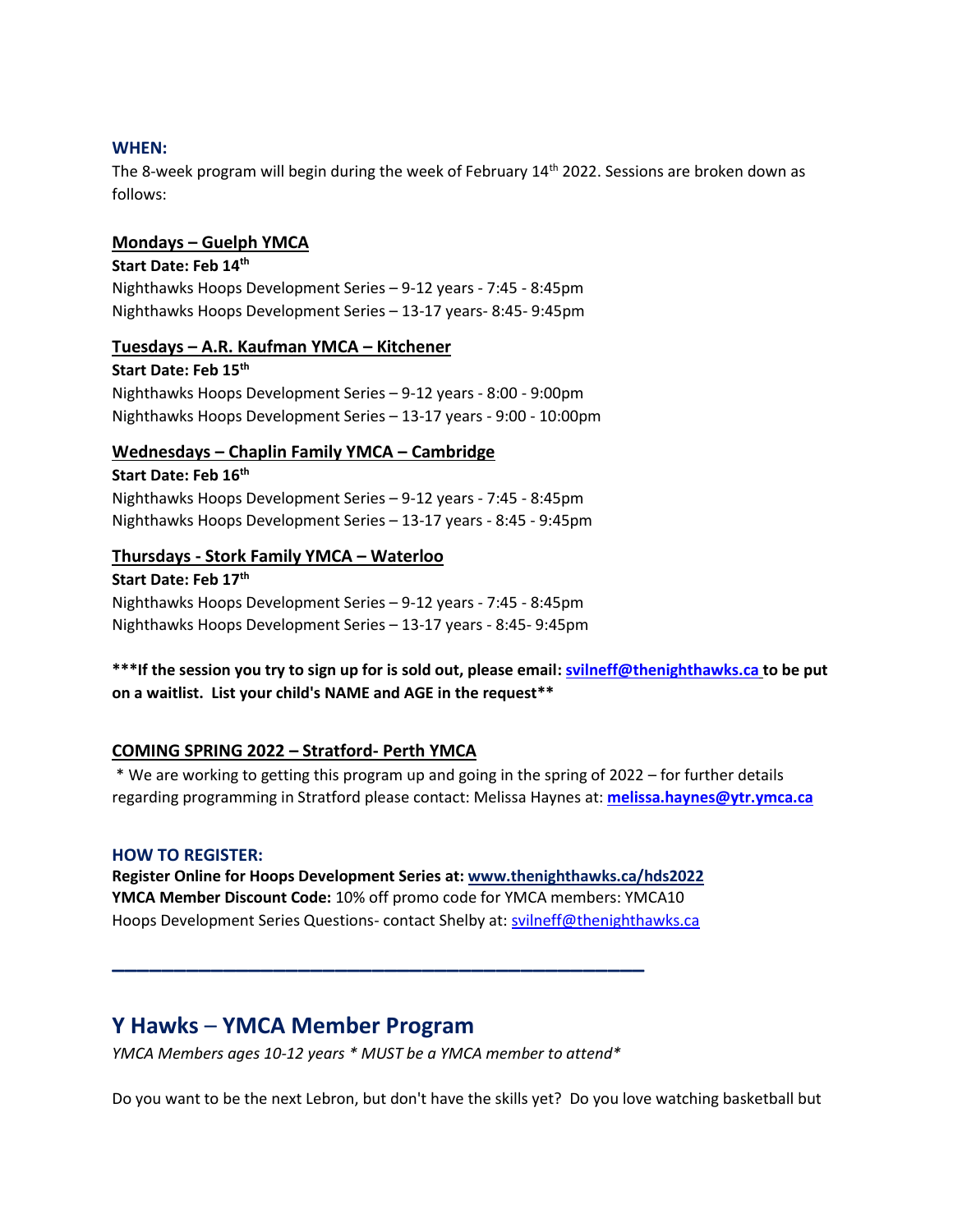haven't had the opportunity to play? If you answered yes to either question, then the Y-HAWKS program is for you! This basketball program will introduce 10-12 year old's to basketball basics: rules, dribbling, shooting, fundamental skills and game play. Most importantly, you'll have a ton of fun learning about Canada's fastest-growing sport!

**PROGRAM COACHED BY:** Nighthawks Coaching Staff

#### **WHO:**

YMCA Members ages 10-12 years \* MUST be a YMCA member to attend\*

#### **COST:**

No additional fee – included in YMCA Children's/Youth Membership

#### **WHEN:**

#### **Mondays – Guelph YMCA**

**Start Date: Feb 14th**

Y Hawks Basketball -10-12yrs - 5:30-6:30 Y Hawks Basketball -10-12yrs - 6:30-7:30

#### **Tuesdays – A.R. Kaufman YMCA – Kitchener**

**Start Date: Feb 15th** Y Hawks Basketball -10-12yrs - 5:45-6:45 Y Hawks Basketball -10-12yrs - 6:45-7:45

#### **Tuesdays – Stratford Perth YMCA**

YMCA Basketball – 10-12yrs - 6:45-7:45 \* This will formally become Y Hawks Basketball in Spring 2022\*

**Wednesdays – Chaplin Family YMCA – Cambridge Start Date: Feb 16th** Y Hawks Basketball -10-12yrs - 5:30-6:30 Y Hawks Basketball -10-12yrs - 6:30-7:30

#### **Thursdays- Stork Family YMCA – Waterloo**

**Start Date: Feb 17th** Y Hawks Basketball -10-12yrs - 5:30-6:30 (20 participants) Y Hawks Basketball -10-12yrs - 6:30-7:30 (20 participants)

#### **HOW TO REGISTER:**

Register for children's programs in Gym Master, Member Portal or Contact Member Services to register.

### **INCLUDED BENEFITS OF THIS PROGRAM:**

- Coached by professional coaching staff from Guelph Nighthawks, CEBL (Canadian Elite Basketball League) to take basketball skills to higher level